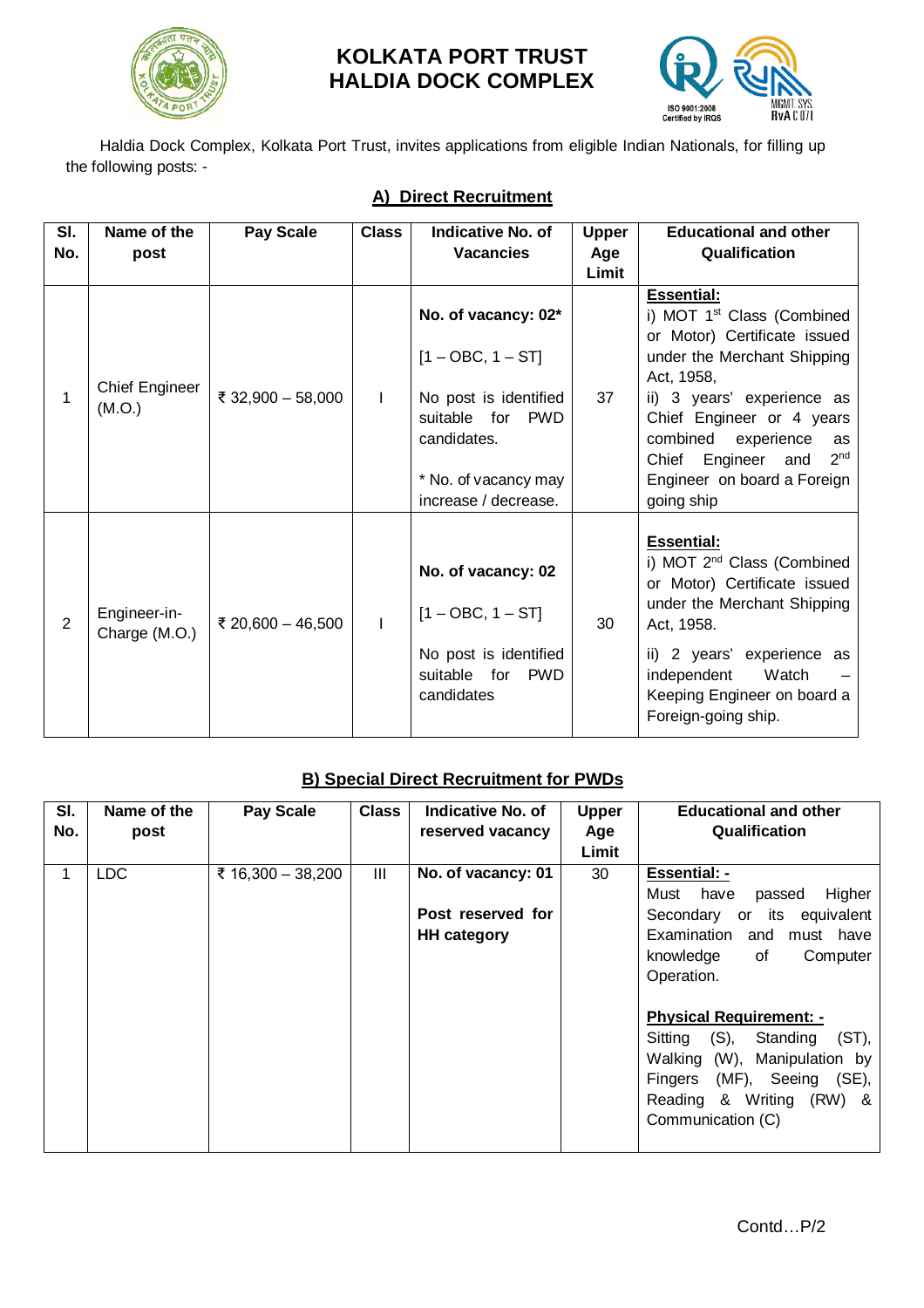**Sl. No. Name of the post Pay Scale Class Indicative No. of Vacancies Upper Age Limit Educational and other Qualification** 1 Fire Engine Driver-cum-Pump **Operator**  $\overline{z}$  16,300 – 38,200 III 1 1  $[1 - ST]$ No post is identified suitable for PWD candidates. 36 **Essential:**  i.Must have passed Madhyamik or equivalent examination. ii.Must possess a Certificate of training in Fire Fighting from a recognized Institution / Centre. iii.Must possess valid Heavy Motor Vehicle Driving Licence for at least 5years. iv.Must be able to maintain log book and other relevant records. v.Must have sufficient knowledge of operations and maintenance of different Fire Pumps, Equipments, Appliances and manoeuvring of Foam Crash Tender. vi.Must possess a sound health. vii.Must to able to conduct, Supervise & attend different fire drills and parades. **Experience:** Must have at least 6 years' experience in Fire Fighting work in any recognised fire service out of which at least 2 years' experience in driving various Fire Appliances like Crash Tender & Jeep Fire Tender

## **Relaxation and Concessions: -**

- i. Upper age is relaxable by 5 years for SCs / STs, 3 years for OBCs. For Persons with Disabilities (PWD) candidates age is relaxable by 10 years (15 years for SCs / STs and 13 years for OBCs).
- ii. Only candidates' viz., HH would be eligible for reservation in services / posts who suffer from not less than 40% of relevant disability.
- iii. A candidate who wants to avail of benefit of PWD reservation would have to submit a "Disability Certificate" issued by a competent authority in the format given in **Annexure – II** alongwith the application form.
- iv. Candidates seeking age relaxation must submit requisite caste certificate in the prescribed format from the competent authority alongwith the application form. Otherwise, their claim for reserved status (ST/OBC-NCL) will not be entertained.

**C) Special Direct Recruitment Drive for ST**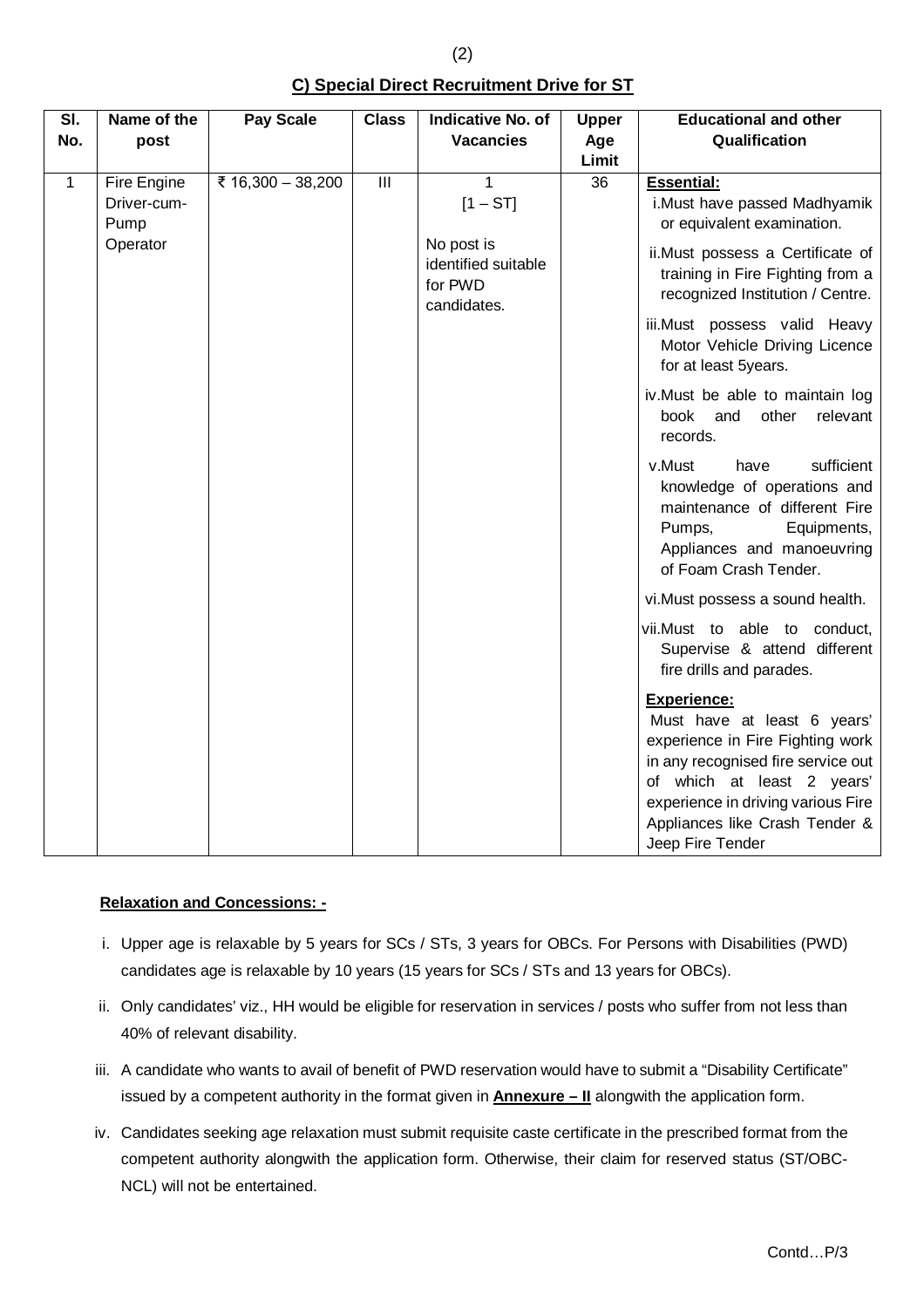#### **Emoluments:**

Selected candidates will be placed in pay scale as mentioned above. In addition, Dearness Allowance (DA) based on IDA pattern is payable. Apart from this, Gratuity, New Pension Scheme, HRA or Subsidized Accommodation, L.T.C., Leave Encashment, Medical benefits, etc., are also allowed. Additionally, allowances upto a maximum of 45% of basic pay may be allowed under 'cafeteria' for the post of Chief Engineer (M.O.) and Engineer-In-Charge (M.O.)

#### **General Instruction to the Candidates:**

Interested eligible candidates may apply in the enclosed proforma (**Annexure-I**), alongwith selfattested photocopies of testimonials & Disability Certificate, SC/ST/OBC Certificate (if applicable) and 2 recent passport size photographs. PWD candidates may submit the Disability certificate in the enclosed proforma **(Annexure-II**) Application in sealed envelope, *superscribing the name of the post* applied for, should reach the **Office of the Sr. Dy. Manager (P&IR), Haldia Dock Complex, Jawahar Tower Building, P.O.: Haldia Township, Dist.: Purba Medinipur, W.B. Pin: 721607**, by **July 28, 2016.** Persons working in Govt. / Autonomous Bodies / PSUs should apply through proper channel. Mere fulfilment of the eligibility criteria will not confer any right upon the candidate for selection. Candidates applying for more than one post should submit separate application for each post. Management reserves the right to cancel the selection process without any reference to the candidates. Incomplete applications, or applications received late, may not be entertained.

> Sr. Dy. Manager (P&IR) Haldia Dock Complex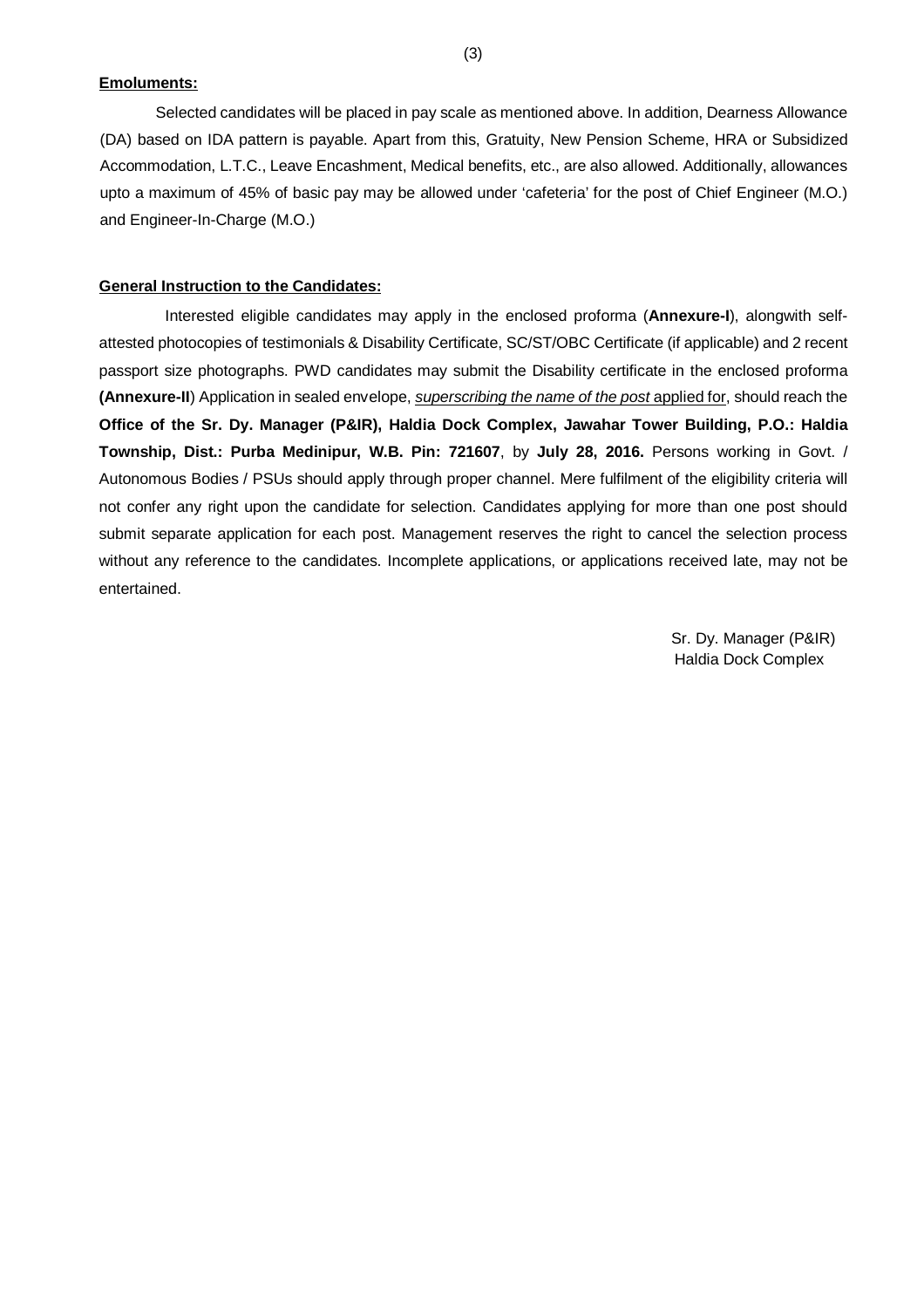Affix Recent Passport size Photo here

### **PRESCRIBED PROFORMA FOR APPLICATION POST APPLIED FOR: …………………………...**

| (Self attested copy of proof to be enclosed) |
|----------------------------------------------|
|                                              |
|                                              |
|                                              |
|                                              |
|                                              |
|                                              |
|                                              |
|                                              |
|                                              |
|                                              |
|                                              |

- 12. Category (Please tick): SC / ST/ OBC / UR (GENL) (Self attested copy of proof to be enclosed)
- 13. Category of PWD (Please tick): VH / HH / OH (Self attested copy of proof to be enclosed)
- 14. Percentage of Disability: …………… % (Certificate of Disability to be enclosed as per **Annexure – II**)

15. Qualification:

(Self attested copy of Proof to be enclosed)

|                      | Percentage<br>% with<br>Division/<br>Class | Name of<br>University /<br>Board / College | Honours / Pass<br>Course |
|----------------------|--------------------------------------------|--------------------------------------------|--------------------------|
| $Class - X$          |                                            |                                            |                          |
| Class - XII          |                                            |                                            |                          |
| Graduation           |                                            |                                            |                          |
| P.G.Degree / Diploma |                                            |                                            |                          |
| Additional           |                                            |                                            |                          |

16. Experience : (Self attested copy of Proof to be enclosed)

| Organisation | Scale of pay &<br>Present Basic<br>Pay. | Post | Period<br>tο | Duration |
|--------------|-----------------------------------------|------|--------------|----------|
|              |                                         |      |              |          |
|              |                                         |      |              |          |
|              |                                         |      |              |          |
|              |                                         |      |              |          |

## 17. Additional Information (if any)

I certify that the above information is true to the best of my knowledge and belief. The necessary documents, including the certificate from my employer, are enclosed.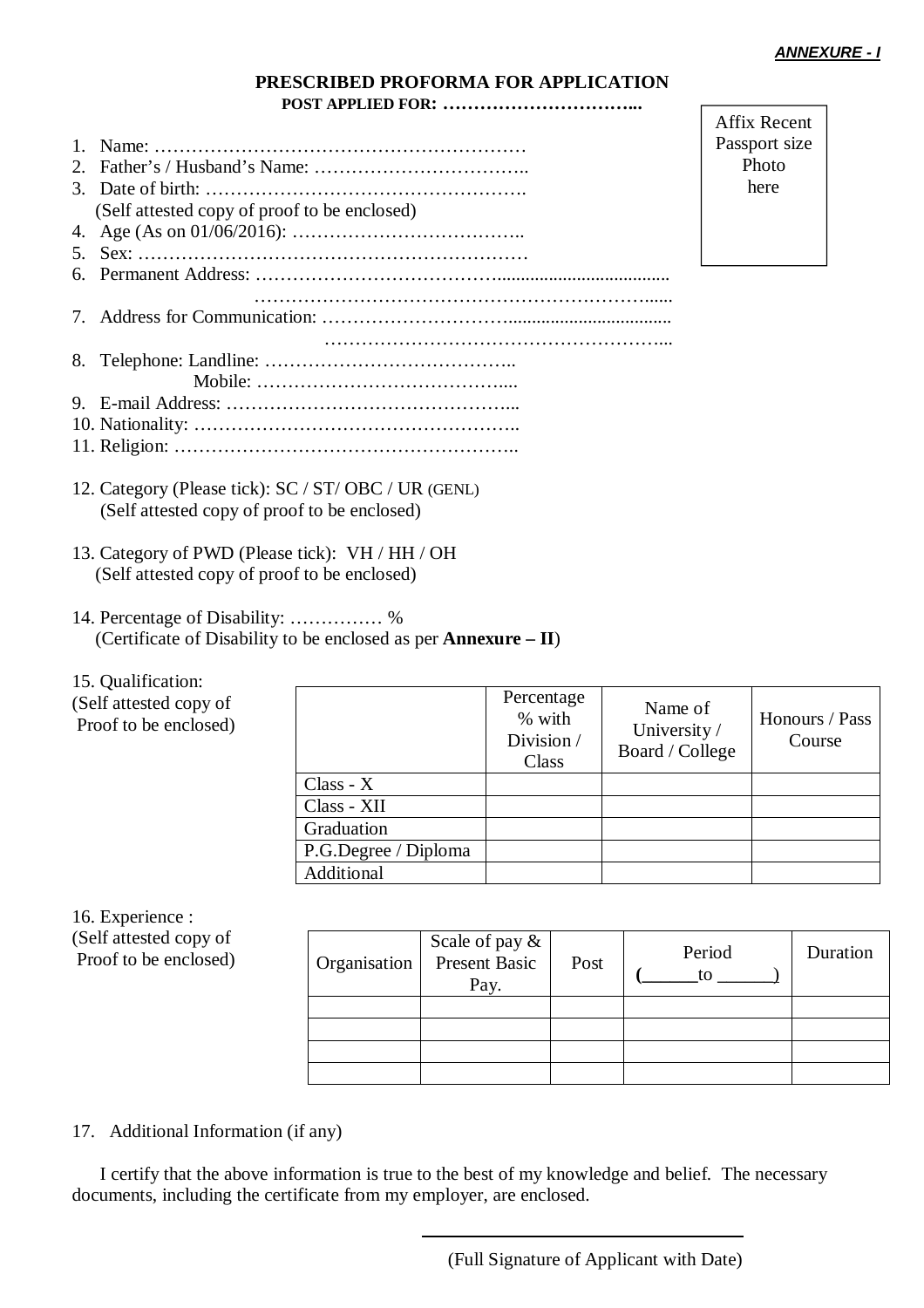## *ANNEXURE-II*

# **NAME & ADDRESS OF THE INSTITUTE / HOSPITAL**

| Certificate No.                               |                                                                                                       |                                                                                              |                                                                                                                                       |  |  |
|-----------------------------------------------|-------------------------------------------------------------------------------------------------------|----------------------------------------------------------------------------------------------|---------------------------------------------------------------------------------------------------------------------------------------|--|--|
|                                               |                                                                                                       | <b>DISABILITY CERTIFICATE</b>                                                                | Recent Photograph of<br>the candidate showing<br>the disability duly<br>attested by the<br>Chairperson of the<br><b>Medical Board</b> |  |  |
|                                               |                                                                                                       |                                                                                              |                                                                                                                                       |  |  |
|                                               |                                                                                                       |                                                                                              |                                                                                                                                       |  |  |
|                                               |                                                                                                       |                                                                                              |                                                                                                                                       |  |  |
| disability of following category:             |                                                                                                       |                                                                                              |                                                                                                                                       |  |  |
| Locomotor or cerebral palsy:<br>A.            |                                                                                                       |                                                                                              |                                                                                                                                       |  |  |
| BL-Both legs affected but not arms.<br>(i)    |                                                                                                       |                                                                                              |                                                                                                                                       |  |  |
| <b>BA-Both arms affected</b><br>(ii)          |                                                                                                       | (a) Impaired reach<br>(b) Weakness of grip                                                   |                                                                                                                                       |  |  |
| (iii)<br>BLA-Both legs and both arms affected |                                                                                                       |                                                                                              |                                                                                                                                       |  |  |
| (iv)                                          |                                                                                                       | OL-One leg affected (right or left) (a) Impaired reach<br>(b) Weakness of grip<br>(c) Ataxic |                                                                                                                                       |  |  |
| OA-One arm affected<br>(v)                    |                                                                                                       | (a) Impaired reach<br>(b) Weakness of grip<br>(c) Ataxic                                     |                                                                                                                                       |  |  |
| (vi)<br>(vii)                                 | BH-Stiff back and hips (cannot sit or stoop).<br>MW-Muscular weakness and limited physical endurance. |                                                                                              |                                                                                                                                       |  |  |
| <b>Blindness or Low Vision:</b><br><b>B.</b>  |                                                                                                       |                                                                                              |                                                                                                                                       |  |  |
| <b>B-Blind</b><br>(i)                         |                                                                                                       |                                                                                              |                                                                                                                                       |  |  |
| PB-Partially Blind<br>(ii)                    |                                                                                                       |                                                                                              |                                                                                                                                       |  |  |

BH-Stiff back and hips (cannot sit or stoop)

.